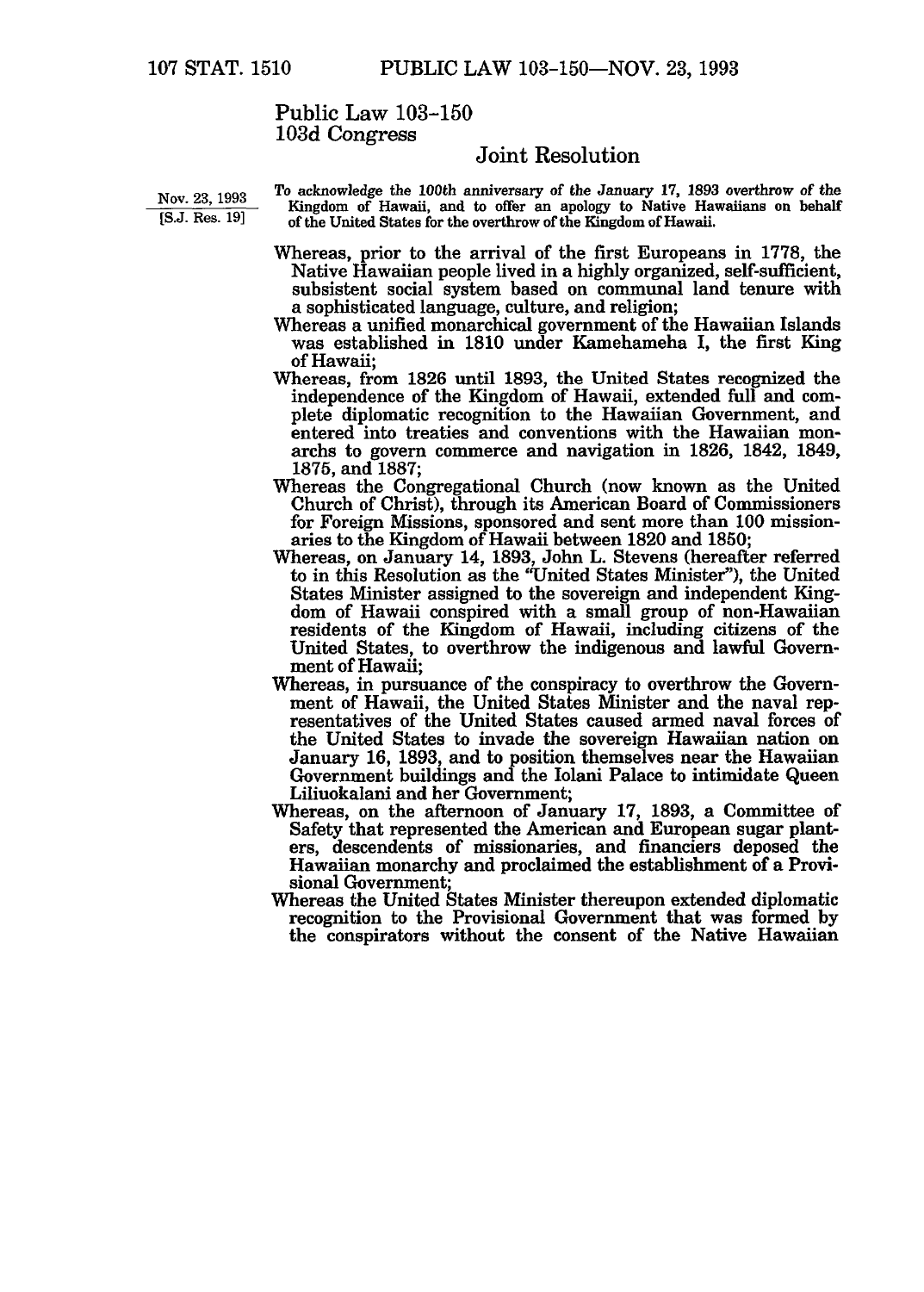people or the lawful Government of Hawaii and in violation of treaties between the two nations and of international law;

Whereas, soon thereafter, when informed of the risk of bloodshed with resistance, Queen Liliuokalani issued the following statement yielding her authority to the United States Governmen rather than to the Provisional Government:

"I Liliuokalani, by the Grace of God and under the Constitution of the Hawaiian Kingdom, Queen, do hereby solemnly protest against any and all acts done against myself and the Constitutional Government of the Hawaiian Kingdom by certain persons claiming to have established a Provisional Government of and for this King-

dom. "That I yield to the superior force of the United States of America whose Minister Plenipotentiary, His Excellency John L. Stevens, has caused United States troops to be landed at Honolulu and declared that he would support the Provisional Government.

"Now to avoid any collision of armed forces, and perhaps the loss of life, I do this under protest and impelled by said force yield my authority until such time as the Government of the United States shall, upon facts being presented to it, undo the action of its representatives and reinstate me in the authority which I claim as the Constitutional Sovereign of the Hawaiian Islands.". Done at Honolulu this 17th day of January, A.D. 1893.;

- Whereas, without the active support and intervention by the United States diplomatic and military representatives, the insurrection against the Government of Queen Liliuokalani would have failed for lack of popular support and insufficient arms;
- Whereas, on February 1, 1893, the United States Minister raised the American flag and proclaimed Hawaii to be a protectorate of the United States;
- Whereas the report of a Presidentially established investigation conducted by former Congressman James Blount into the events surrounding the insurrection and overthrow of January 17, 1893, concluded that the United States diplomatic and military representatives had abused their authority and were responsible for the change in government;
- Whereas, as a result of this investigation, the United States Minister to Hawaii was recalled from his diplomatic post and the military commander of the United States armed forces stationed in Hawaii was disciplined and forced to resign his commission;
- Whereas, in a message to Congress on December 18, **1893,** President Grover Cleveland reported fully and accurately on the illegal acts of the conspirators, described such acts as an "act of war, committed with the participation of a diplomatic representative of the United States and without authority of Congress", and acknowledged that **by** such acts the government of a peaceful and friendly people was overthrown;
- Whereas President Cleveland further concluded that a "substantial wrong has thus been done which a due regard for our national character as well as the rights of the injured people requires we should endeavor to repair" and called for the restoration of the Hawaiian monarchy;
- Whereas the Provisional Government protested President Cleveland's call for the restoration of the monarchy and continued to hold state power and pursue annexation to the United States;
- Whereas the Provisional Government successfully lobbied the Committee on Foreign Relations of the Senate (hereafter referred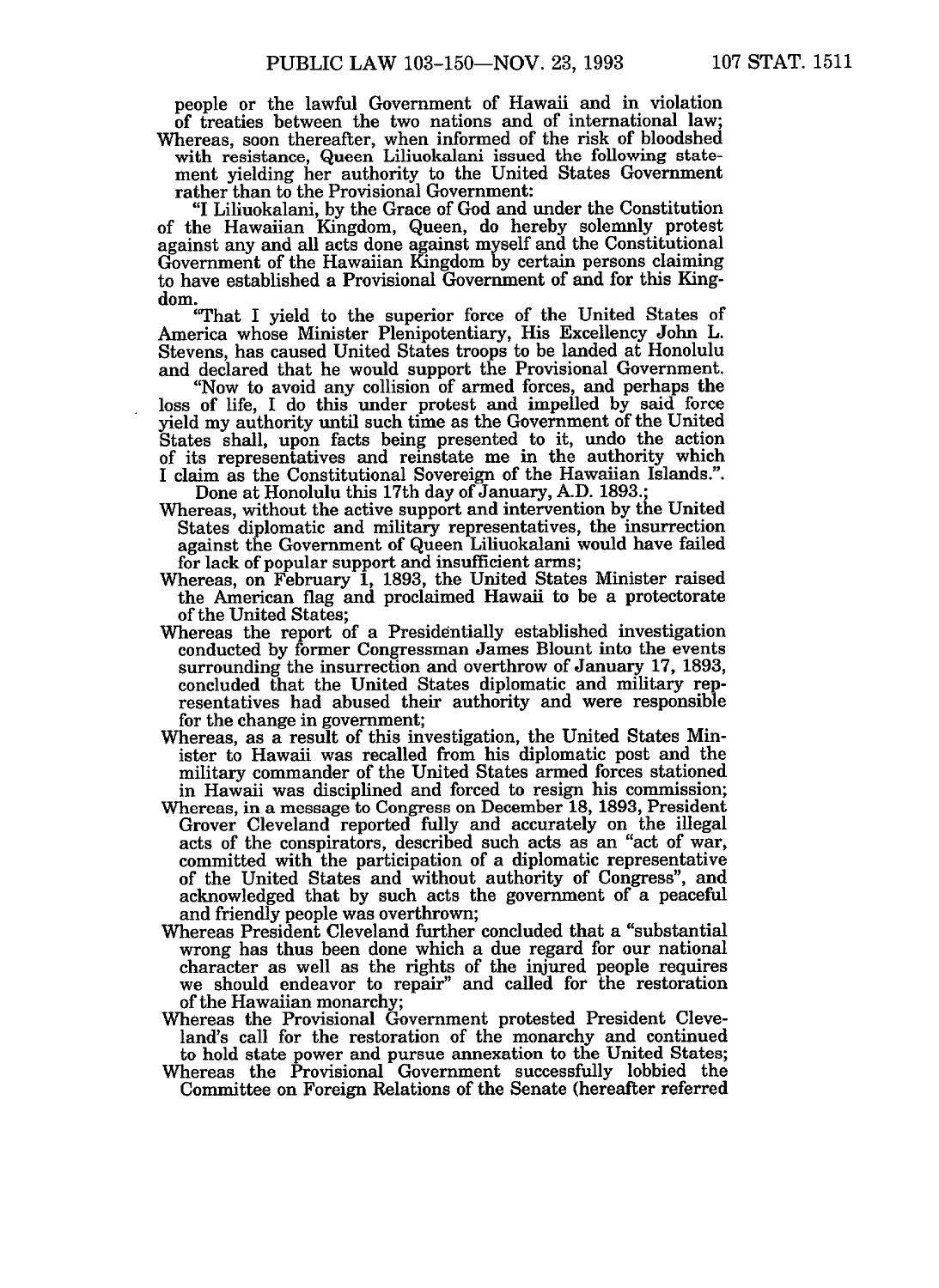to in this Resolution as the "Committee") to conduct a new investigation into the events surrounding the overthrow of the monarchy;

- Whereas the Committee and its chairman, Senator John Morgan, conducted hearings in Washington, D.C., from December 27, 1893, through February 26, 1894, in which members of the Provisional Government justified and condoned the actions of the United States Minister and recommended annexation of Hawaii;
- Whereas, although the Provisional Government was able to obscure the role of the United States in the illegal overthrow of the Hawaiian monarchy, it was unable to rally the support from two-thirds of the Senate needed to ratify a treaty of annexation;
- Whereas, on July 4, 1894, the Provisional Government declared itself to be the Republic of Hawaii;
- Whereas, on January 24, 1895, while imprisoned in Iolani Palace, Queen Liliuokalani was forced by representatives of the Republic of Hawaii to officially abdicate her throne;
- Whereas, in the 1896 United States Presidential election, William McKinley replaced-Grover Cleveland;
- Whereas, on July 7, 1898, as a consequence of the Spanish-American War, President McKinley signed the Newlands Joint Resolution that provided for the annexation of Hawaii;
- Whereas, through the Newlands Resolution, the self-declared Republic of Hawaii ceded sovereignty over the Hawaiian Islands to the United States;
- Whereas the Republic of Hawaii also ceded 1,800,000 acres of crown, government and public lands of the Kingdom of Hawaii, without the consent of or compensation to the Native Hawaiian people of Hawaii or their sovereign government;
- Whereas the Congress, through the Newlands Resolution, ratified the cession, annexed Hawaii as part of the United States, and vested title to the lands in Hawaii in the United States;
- Whereas the Newlands Resolution also specified that treaties existing between Hawaii and foreign nations were to immediately cease and be replaced by United States treaties with such nations;
- Whereas the Newlands Resolution effected the transaction between the Republic of Hawaii and the United States Government;
- Whereas the indigenous Hawaiian people never directly relinquished their claims to their inherent sovereignty as a people or over their national lands to the United States, either through their monarchy or through a plebiscite or referendum;
- Whereas, on April 30, 1900, President McKinley signed the Organic Act that provided a government for the territory of Hawaii and defined the political structure and powers of the newly established Territorial Government and its relationship to the United States;
- Whereas, on August 21, 1959, Hawaii became the 50th State of the United States;
- Whereas the health and well-being of the Native Hawaiian people is intrinsically tied to their deep feelings and attachment to the land;
- Whereas the long-range economic and social changes in Hawaii over the nineteenth and early twentieth centuries have been devastating to the population and to the health and well-being of the Hawaiian people;
- Whereas the Native Hawaiian people are determined to preserve, develop and transmit to future generations their ancestral territory, and their cultural identity in accordance with their own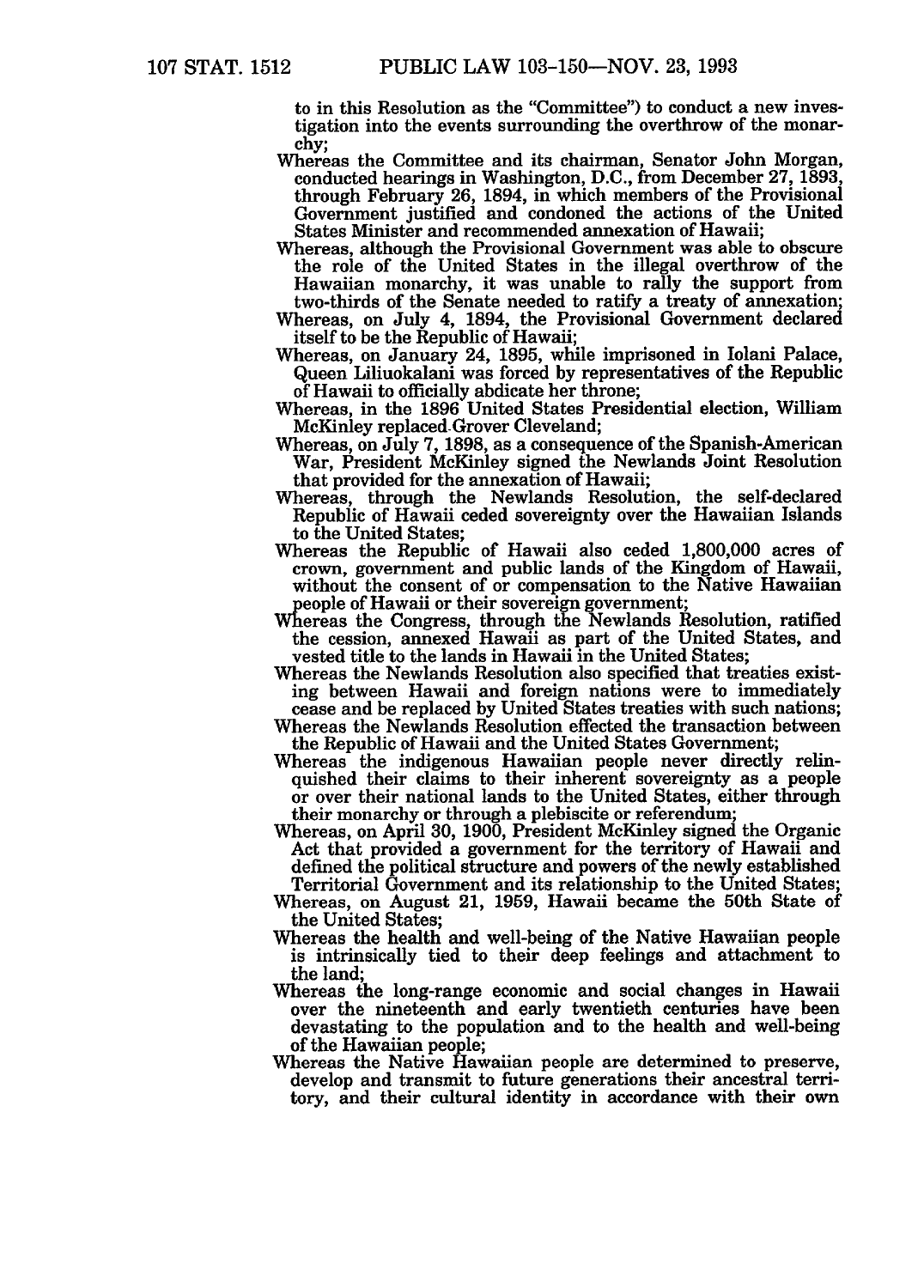spiritual and traditional beliefs, customs, practices, language, and social institutions;

- Whereas, in order to promote racial harmony and cultural understanding, the Legislature of the State of Hawaii has determined that the year 1993 should serve Hawaii as a year of special reflection on the rights and dignities of the Native Hawaiians in the Hawaiian and the American societies;
- Whereas the Eighteenth General Synod of the United Church of Christ in recognition of the denomination's historical complicity in the illegal overthrow of the Kingdom of Hawaii in 1893 directed the Office of the President of the United Church of Christ to offer a public apology to the Native Hawaiian people and to initiate the process of reconciliation between the United Church of Christ and the Native Hawaiians; and
- Whereas it is proper and timely for the Congress on the occasion of the impending one hundredth anniversary of the event, to acknowledge the historic significance of the illegal overthrow of the Kingdom of Hawaii, to express its deep regret to the Native Hawaiian people, and to support the reconciliation efforts of the State of Hawaii and the United Church of Christ with Native Hawaiians: Now, therefore, be it

*Resolved by the Senate and House of Representatives of the United States of America in Congress assembled,*

#### **SECTION 1. ACKNOWLEDGMENT AND APOLOGY.**

The Congress-

**(1)** on the occasion of the 100th anniversary of the illegal overthrow of the Kingdom of Hawaii on January **17, 1893,** acknowledges the historical significance of this event which resulted in the suppression of the inherent sovereignty of the Native Hawaiian people;

 $(2)$  recognizes and commends efforts of reconciliation initiated **by** the State of Hawaii and the United Church of Christ with Native Hawaiians;

(3) apologizes to Native Hawaiians on behalf of the people of the United States for the overthrow of the Kingdom of Hawaii on January 17, 1893 with the participation of agents and citizens of the United States, and the deprivation of the rights of Native Hawaiians to self-determination;

(4) expresses its commitment to acknowledge the ramifications of the overthrow of the Kingdom of Hawaii, in order to provide a proper foundation for reconciliation between the United States and the Native Hawaiian people; and

(5) urges the President of the United States to also acknowledge the ramifications of the overthrow of the Kingdom of Hawaii and to support reconciliation efforts between the United States and the Native Hawaiian people.

#### **SEC. 2. DEFINITIONS.**

As used in this Joint Resolution, the term "Native Hawaiian" means any individual who is a descendent of the aboriginal people who, prior to **1778,** occupied and exercised sovereignty in the area that now constitutes the State of Hawaii.